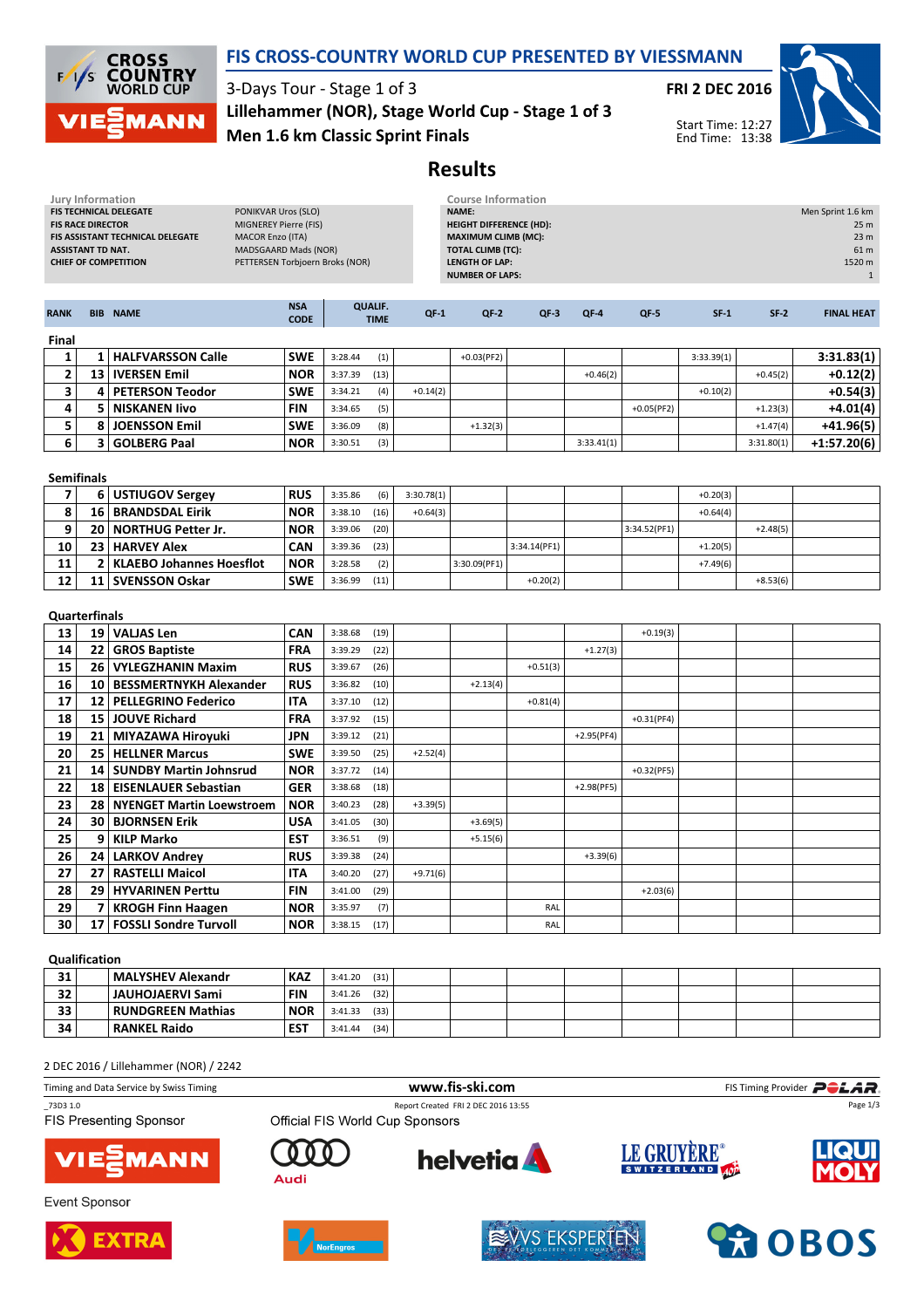

### FIS CROSS-COUNTRY WORLD CUP PRESENTED BY VIESSMANN

Results

3-Days Tour - Stage 1 of 3 Men 1.6 km Classic Sprint Finals Lillehammer (NOR), Stage World Cup - Stage 1 of 3



Start Time: 12:27 End Time: 13:38

RANK BIB NAME NAME NEWSA CODE QUALIF. TIME QF-1 QF-2 QF-3 QF-4 QF-5 SF-1 SF-2 FINAL HEAT Qualification **35 STENSHAGEN Mattis NOR 3:41.57 (35) 36 HEIKKINEN Matti** FIN 3:41.66 (36) **37 DYRHAUG Niklas NOR 3:41.88 (37) 38 KRUEGER Simen Hegstad NOR 3:42.63 (38) 39 ROETHE Sjur NOR** 3:42.82 (39) 40 MANIFICAT Maurice FRA 3:43.02 (40) **41 WICK Thomas GER** 3:43.10 (41) **42 KERSHAW Devon CAN** 3:43.14 (42) **43 COLOGNA Dario SUI 3:43.21 (43) 44 DE FABIANI Francesco ITA** 3:43.23 (44)  $\overline{45}$  NOECKLER Dietmar ITA 3:43.82 (45) **46 VOLZHENTSEV Stanislav RUS** 3:43.93 (46) **47 NEWELL Andrew JUSA** 3:44.47 (47) **48 HAMILTON Simeon** USA 3:44.49 (48) 49 BACKSCHEIDER Adrien FRA 3:45.15 (49) **50 BING Thomas GER** 3:45.21 (50) 51 JOHNSGAARD Knute CAN 3:45.35 (51) **52 THOMPSON Bob CAN** 3:45.46 (52) 53 BORTSOV Konstantin KAZ 3:45.55 (53) **54 STAREGA Maciej POL** 3:45.62 (54) **55 TRITSCHER Bernhard AUT** 3:45.65 (=55) **55 DEMENTIEV Eugeniy RUS** 3:45.65 (=55) **57 MUSGRAVE Andrew GBR** 3:46.13 (57) **58 SIMENC Miha** SLO 3:46.16 (58) **59 RAZYM Ales CZE** 3:46.56 (59) 60 MALYSHEV Sergey KAZ 3:46.59 (60) 61 | KIM Magnus | KOR | 3:47.36 (61) **62** YOSHIDA Keishin JPN 3:47.44 (62) **63** NOVAK Michal **CZE** 3:47.46 (63) 64 MLYNAR Peter SVK 3:47.99 (=64) 64 LEHTONEN Lari FIN 3:47.99 (=64) **66 LAMPIC Janez** SLO 3:48.05 (66) 67 BAUMANN Jonas SUI  $3:48.11$  (67) **68 GAILLARD Jean Marc FRA 3:48.28 (68) 69 LENTING Akira** JPN 3:48.72 (69) **70 JOHANSSON Martin SWE** 3:49.03 (70) **71 | KILLICK Graeme | CAN** | 3:49.69 (71) 72 HOLUND Hans Christer NOR 3:50.00 (72) 73 | SALVADORI Giandomenico | ITA | 3:50.40 (73) **74 PERL Curdin SUI** 3:50.59 (74) 75 WESTGAARD Thomas Hjalmar | IRL | 3:50.67 (75) **76 | PACKER Eric | USA | 3:50.75 (76) 77 | KLIMIN Olzhas | KAZ | 3:50.85 (77)** 78 | TAMMJARV Karel | EST | 3:51.08 (78) **79 GRAEF Jakub CZE** 3:52.56 (79) 80 PEPENE Paul Constantin ROU 3:52.94 (80)

2 DEC 2016 / Lillehammer (NOR) / 2242

Timing and Data Service by Swiss Timing **WWW.fis-Ski.com WWW.fis-Ski.com** FIS Timing Provider **PCLAR** 

**FIS Presenting Sponsor** 



**Event Sponsor** 





Audi





\_73D3 1.0 Report Created FRI 2 DEC 2016 13:55 Official FIS World Cup Sponsors











Page 2/3